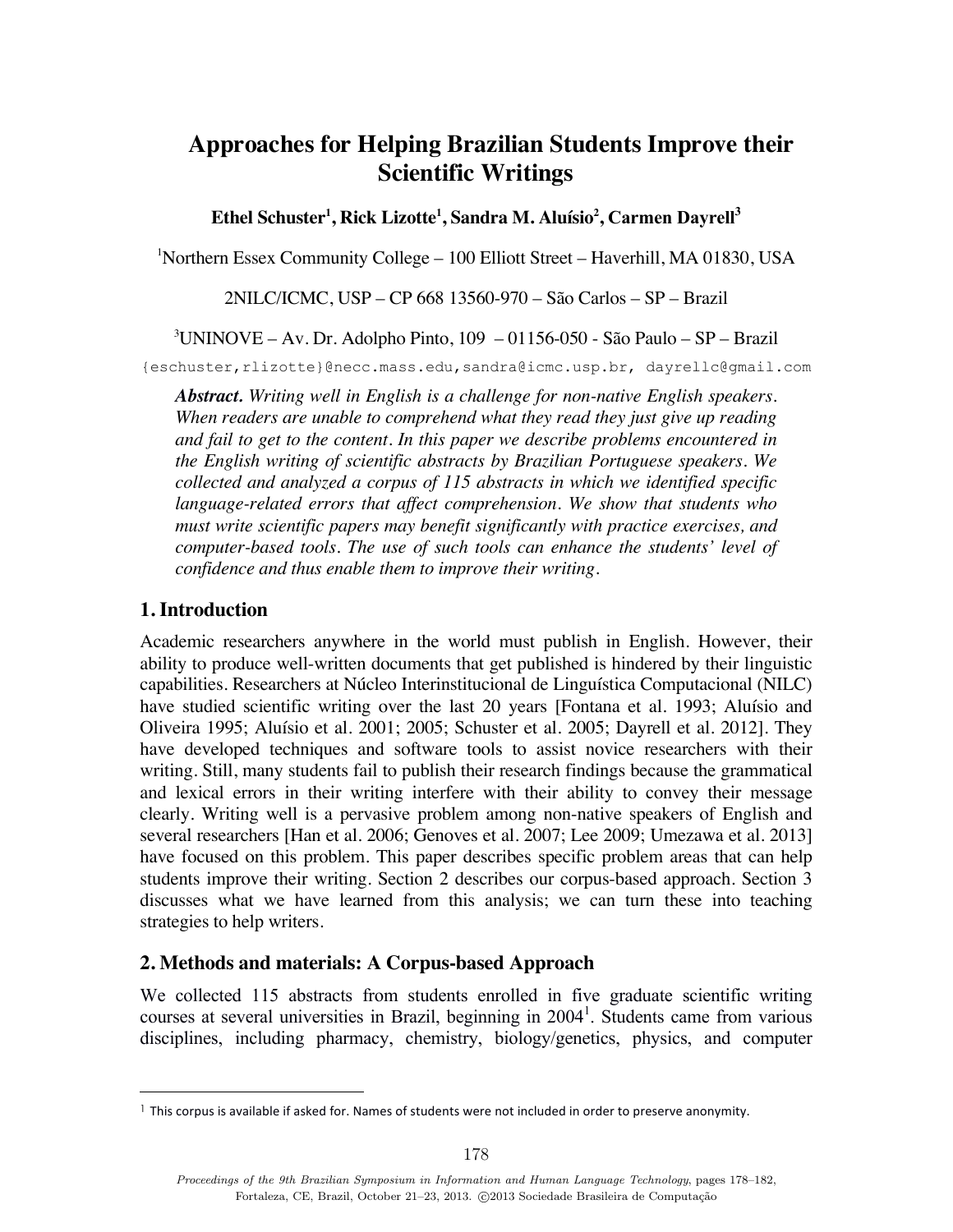science. As part of the course's requirements, the students had to write a research paper. The abstracts were collected from these final papers.

# **2.1 Tagging Errors**

A native English speaker who is a linguist and teaches English as a Second Language tagged 23 error categories in each abstract. The errors were organized into three groups: (1) mechanical, e.g., the use of punctuation (tagged as P), capitalization (CAP), and spelling (SP); (2) lexical; and (3) syntactic. Lexical use included word use errors (WU), the incorrect use of a word to express an intended meaning, such as *"*Mutants were **availed**" instead of *"*Mutants were **used**"; word use collocation errors (WUCol), the incorrect use of lexical items in idioms and common collocations, such as *depend of* instead of *depend on*; and word form errors (WF), the incorrect use of common word forms, such as *this/these, that/those*. Categories for syntactic accuracy included those dealing with article use (ART-, ART+, ART), word order (WO\_NP, WO\_ADJ, WO\_S, WO), Subject-Verb-Object structure of the clause (S+VO, S-VO, SV-O), part-of-speech (POS), verb use (VU, VF, SVA), and the use of singular/plural in nouns and adjectives (S/PL, S/PL ADJ). At times, abstract writers incorrectly used a Portuguese word or the Portuguese spelling of a technical term (PORT). These 23 categories comprehensively covered all the errors we found. Six error categories (WU, ART-, P, SP, WUCol, ART+) accounted for 66% of all errors. The distribution (Rank, Error, Count, Percent) was: 1, WU, 497, 25.8%; 2, ART-, 258, 13.4%; 3, P, 165, 8.6%; 4, SP, 147, 7.6%; 5, WUCol, 109, 5.7%; 6, ART+, 95, 4.9%. Total: 1271 errors, 66.0%.

# **3. Discussion: What can the results teach us?**

Here, we focus on errors related to lexical use (WU and WUCol) and those involving the incorrect use of articles (ART- and ART+). We discuss our results and suggest ways to correct writers' errors.

# **3.1 Word-Use errors (WU)**

These errors result when an incorrect word is used. For example, let us compare the use of "**amount"** and "number" when describing a sequence of multiple steps called "alignments." Since the number of steps is countable, the correct phrase would be "The **number** of alignments." However, very often we encounter the incorrect use of "\*The **amount** of alignments."2 On the other hand, the correct form, "the **amount** of information" (which cannot be counted) is often confused by non-native English speakers with the twice incorrect countable form, "\*the **number** of **informations**." Another common error is "\*many researches," which is a direct (but incorrect) translation from the Portuguese equivalent of "many papers." Research cannot be counted, but papers can be.

# **3.2 Word Use-collocation errors (WUCol)**

Collocations are strings of words that go together. Many times, students use wrong word combinations. For example, they may use the wrong preposition such as: "\* The search **of** genes responsible…" rather than "The search **for** genes responsible…"

<sup>&</sup>lt;sup>2</sup> Here we use the "\*" as standard convention to mark an ungrammatical sentence.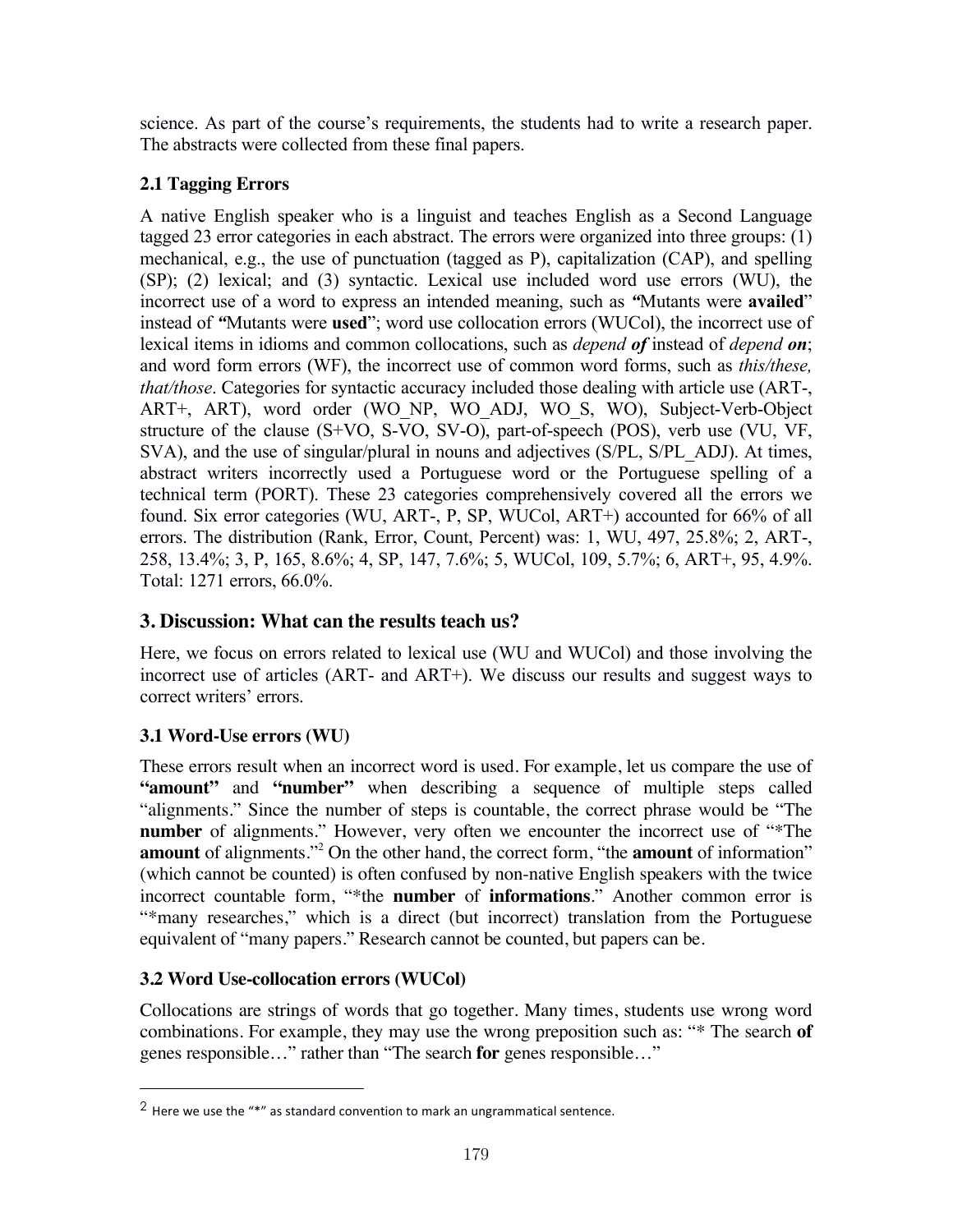### **3.3 Article errors (ART-, ART+)**

We have identified sentences in which the lack of an article (the words "the", "a") (ART-) interferes with the ability of the reader to understand the text and thus the content of the paper. For example: "\* Pollen is  $\emptyset$  male gamete of higher plants..." instead of "Pollen is **the** male gamete of higher plants…" Our writers, however, generally tended to include an article where it should not be present (ART+). One Portuguese writer included a superfluous article, which introduced ambiguity in the text: "In this paper, we write about the protein. We discuss how the bacteria grows and we discover how the protein has …" If specific protein or bacteria have not been mentioned beforehand, one correct form would be: "In this paper, we write about proteins. We discuss how bacteria grow and we discover how the proteins have …" The definite and indefinite use of articles depend on several factors: (1) countability of the modified noun, (2) generality of the referent, (3) definiteness of the referent, and (4) possible previous mention of the referent.

#### *3.3.1 Countable and General*

If the noun is countable and meant to refer to a general category, the most common choice is the plural noun without any article. For example, instead of "\***The** computer is equipment that can improve **the** math learning of \***the** students." (first sentence in abstract), the correct sentence would not include the articles: "Computers are pieces of equipment that can improve math learning for students." Computers and students are described in general but none of them have been specifically referred to before.

#### *3.3.2 Uncountable and General*

If the noun is not countable and meant to refer to a general description, the most common choice is the singular noun without any article. For example, "Alcohol electrooxidation is a theme … studied in electrocatalysis." does not include the article as in "\***The** alcohol electrooxidation is a theme … studied in **the** electrocatalysis." The sentence refers to a process in general and not to a particular instance of its use. One explanation for finding so many (ART+) errors is that Romance languages tend to use the definite article in this case in which English does not.

### *3.3.3 Countable/Uncountable, Specific and Indefinite*

If there is a specific but indefinite reference for a noun and the noun is countable, the most common choice is the article "a"/"an". For instance, **"**This work shows the necessity for **a** *hole injection layer*." is the correct sentence instead of "\*This work shows the necessity for Ø hole injection layer." There is a specific instance of "a hole injection layer" mentioned for the first time, but it is not referring back to a particular one. If the noun is uncountable, no article is used, as in "Our results show the necessity for  $\varnothing$  further research on this topic."

### *3.3.4 Countable/Uncountable, Specific and Definite: Anaphoric Use*

If specific reference to an instance(s) of a noun has been made using an indefinite article *a/an/plural* for countable nouns or *nothing* for uncountable nouns, the referent of that noun can be "pointed to" using the definite article *the*. For example (uncountable)**: "**This work uses egg white …to verify ... **The** egg white (anaphoric use) underwent two heating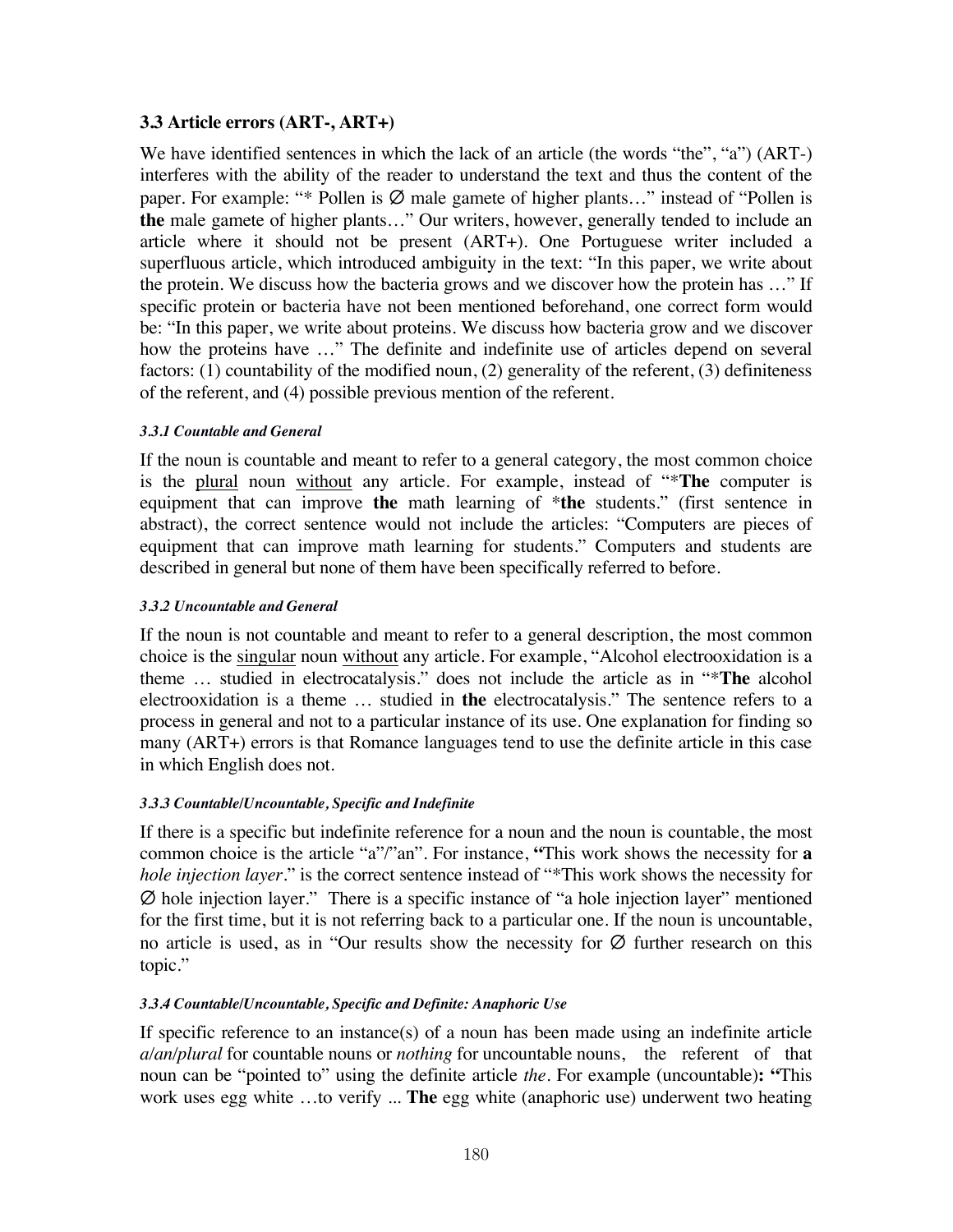rates." instead of "This work uses egg white ...to verify  $\ldots$  \*  $\varnothing$  Egg white underwent two heating rates."

This example (countable) includes the article, "A total of ... *tests* were conducted…The results of **the** tests indicated that …" compared to the original with the missing article "\*A total of … *tests* were conducted…The results of Ø tests indicated that …" This is called the "second mention" use of the definite article, or anaphoric use of the definite article. It can be explained as *pointing backwards* to the indefinite use of the noun.

#### *3.3.5 Extension of Anaphoric Use of Definite Article*

If the referent of a noun has been introduced into the discourse, any part or process associated with the referent can be pointed to with the definite article, as in "We investigated the … using *an experiment that*…**The** results demonstrated …"

#### *3.3.6 Cataphoric Use*

When both the referent and its associated part or process can be introduced within the same noun phrase (NP), this is called a cataphoric use. The definite noun indicating the part or process can occur *before* the noun that introduces the whole into the discourse. For example, an abstract could begin with "The results of *an experiment* testing … demonstrated that …" where the results are part of the experiment, first mentioned in *an experiment.* The article "**the**" in "the results" points forward to *an experiment.* The lack of cataphoric reference use with definite articles was so noticeable in our data that we find it necessary to teach the specifics of their use.

# **4. Concluding Remarks**

We have identified errors that can be taught to improve writing quality and readability. Computer-based tools are very useful. Errors related to lexical use (WU and WUCol) can be reduced by consulting the Corpus of Contemporary American English  $(COCA)^3$ . For example, no matching records are found for "\*the **number** of **information**". Students could search for a noun to replace "number" while keeping the intended meaning. A total of 171 instances are displayed for "the **amount** of information"; clearly, "amount" is the best choice. COCA can also help choose the right preposition. For example, we found 31 instances of "the search **of**". In most cases, "of" is followed by a noun that indicates either data (major databases, the literature, records), location (the house, his computer, student luggage) or the agent performing the action (the Federal Police). Querying "what preposition follows 'the search'?", "for" yields 1,100 hits. The examples show that "the search **for**" is followed by a noun that refers to whatever you are looking for. Han [Han et al. 2006] and Genoves [Genoves et al. 2007] implemented machine-learning systems that automatically detect English article usage errors. Unfortunately, these are not yet available to users. We hope to make them available within our writing tools soon. We also plan to assess quality improvements in students' writing after their using corpus-based tools such as COCA.

 $3$  COCA is a 450-million word corpus and includes academic texts, fiction, spoken language, popular magazines, and newspapers. It is freely available from http://corpus.byu.edu/coca/.